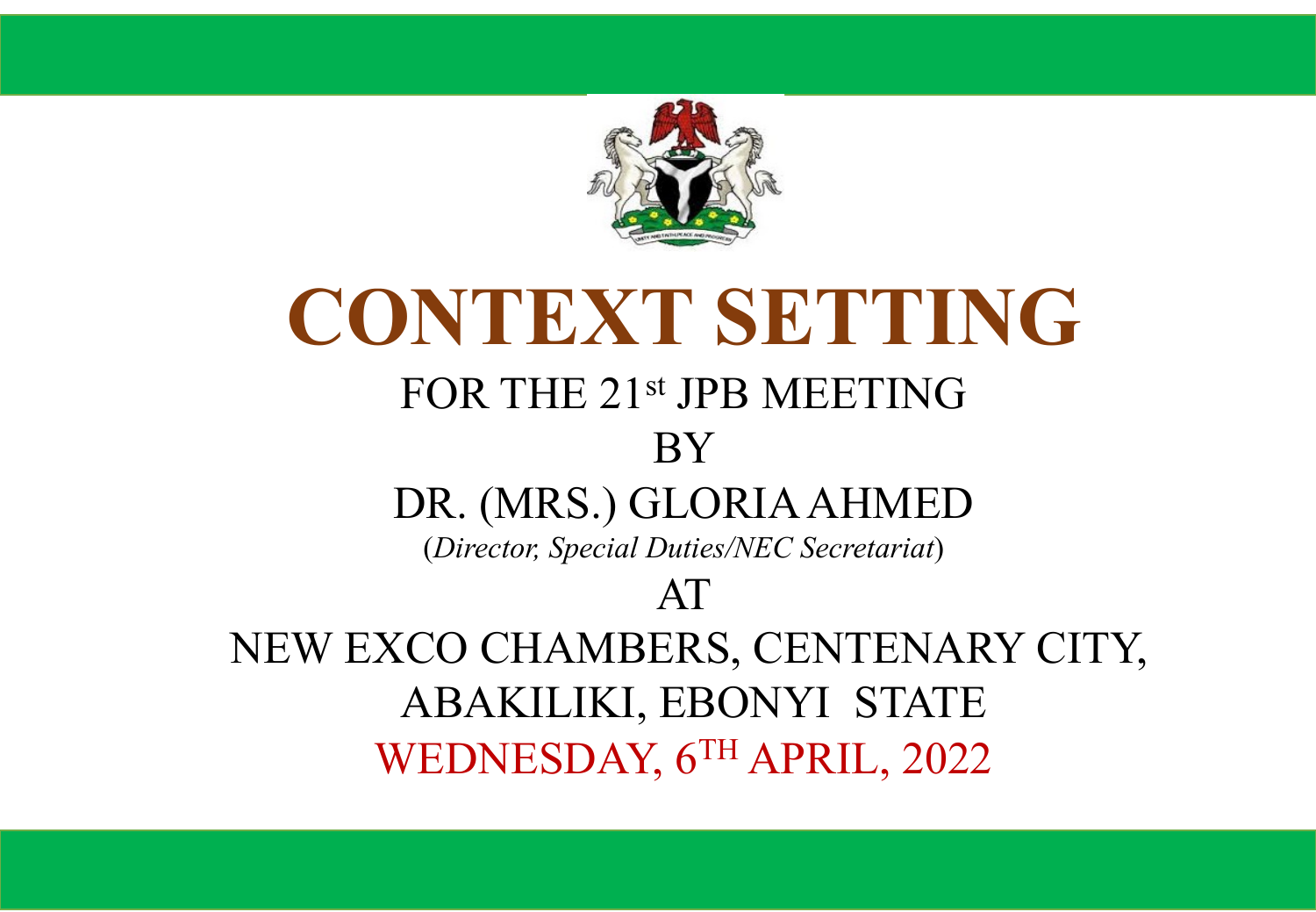ABOUT JPB/NCDP MEETINGS: BACKGROUND, AIMS, **OBJECTIVES** 

- *The Joint Planning Board (JPB) and National Council on Development Planning (NCDP) meetings are annual meetings organized by the Federal Ministry of Finance, Budget and National Planning (FMFBNP) in collaboration with State Governments.*
- *It is a forum for Commissioners and Permanent Secretaries of Economy Planning at the sub-national, including critical Stakeholders for brainstorming and plans formulation with a view to propose policy options that will enhance the economic management process.*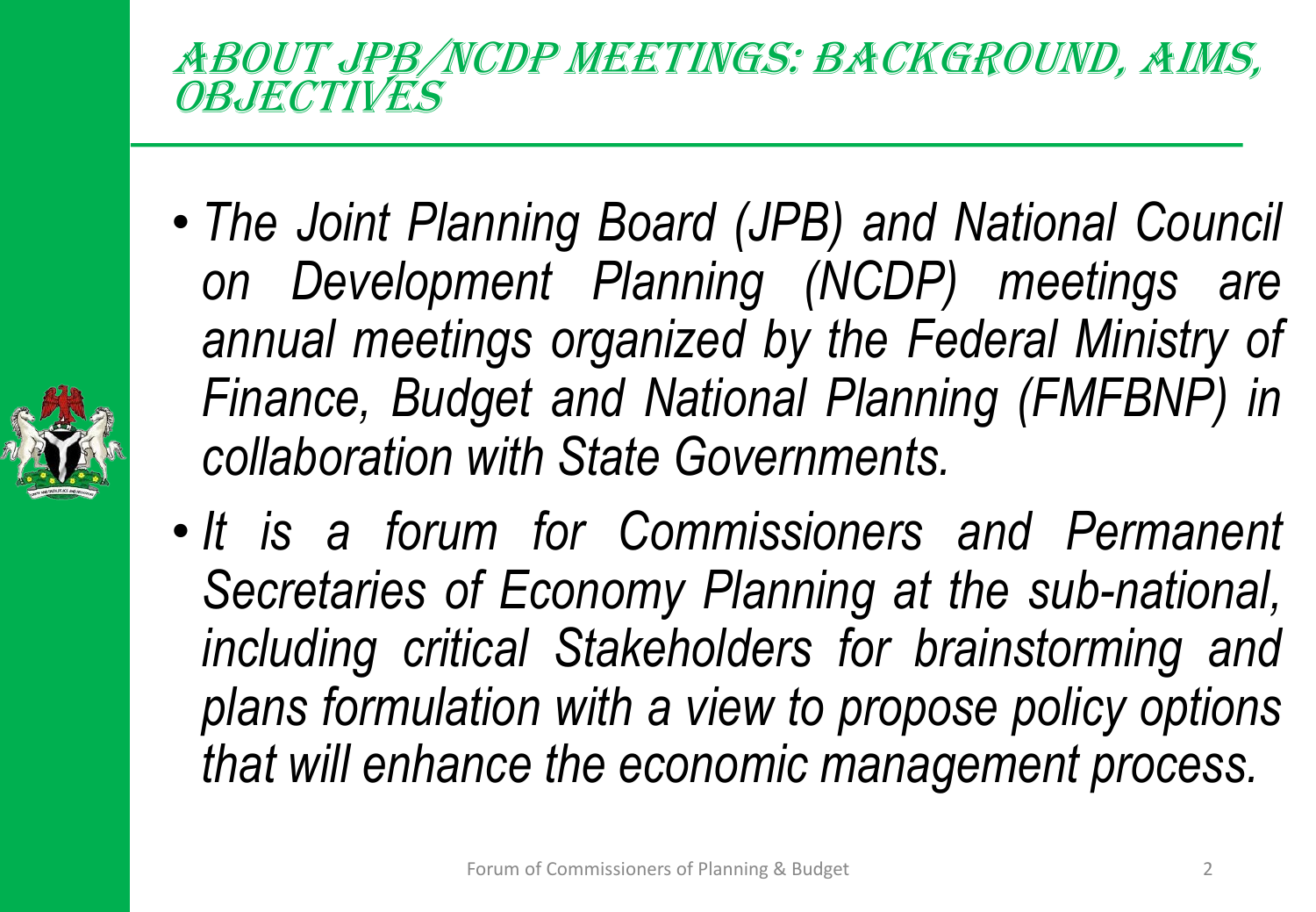#### GAINS OF JPB/NCDP

• *Since inception, the JPB/NCDP meetings have lived up to expectation as key policy decisions have been reached and implemented at both the National and the Sub-National.*



• *Resolutions from the meetings have served as critical inputs to the National Economic Council (NEC) meetings and resolutions.*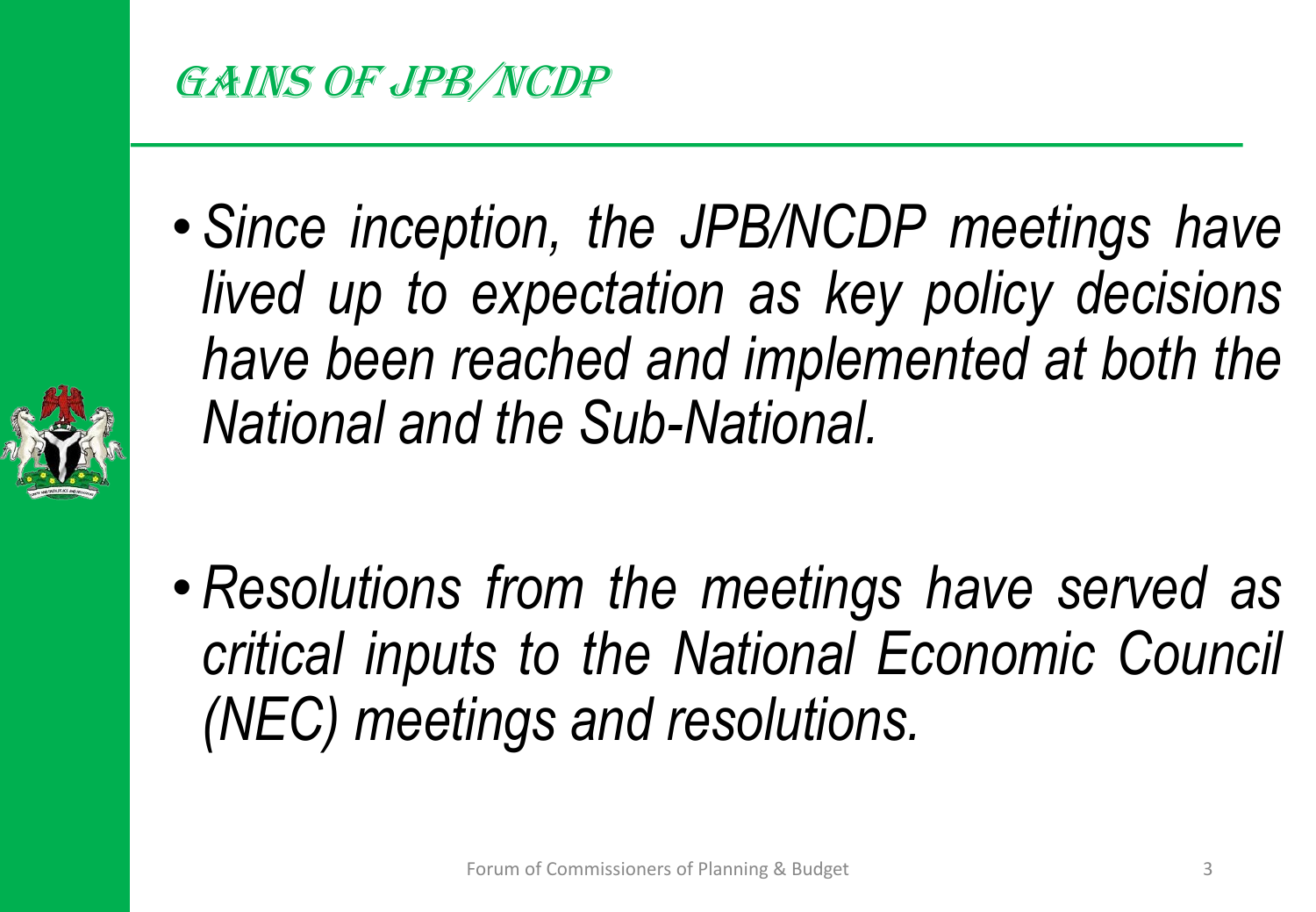## SUCCESS FACTORS

• There had been considerable cooperation from key stakeholders at the National and sub-national levels as well as the organized Private Sector towards the success of the JPB/NCDP meetings.



• The representation and participation of stakeholders at the meetings had been commendable. Also, follow up on resolutions reached at the meetings had been so far fruitful.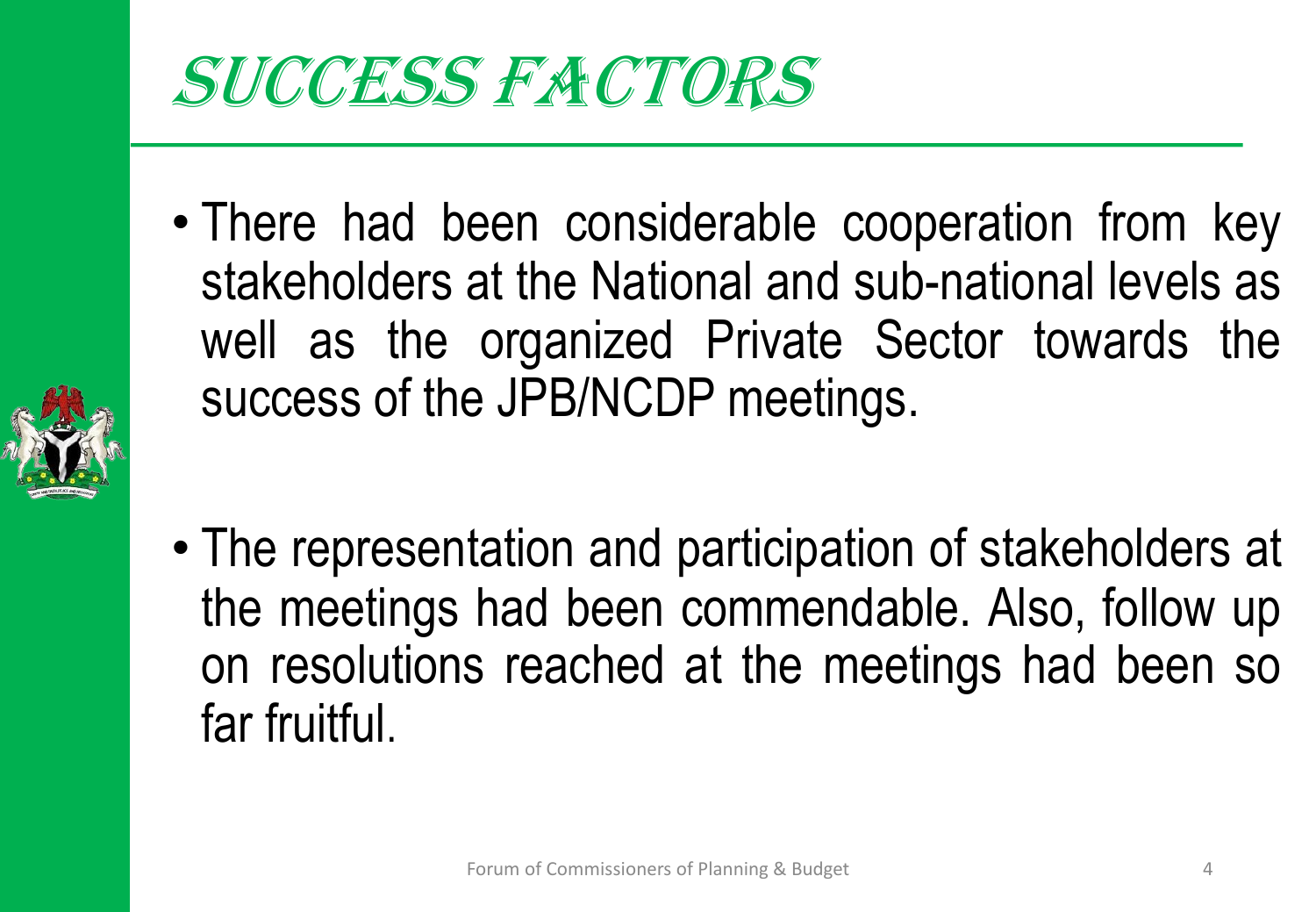#### <sup>21</sup>ST JPB/NCDP MEETING, WHY NOW?

- You may wish to recall that at the 20<sup>th</sup> JPB/NCDP meeting held at Maiduguri, Borno State in August, 2021, no State volunteered to host the next JPB/NCDP meetings. But as a follow-up to getting a host, Taraba and Ebonyi States among others were approached to host the 21<sup>st</sup> Edition of the JPB/NCDP Meetings.
- 
- Magnanimously, and without much ado, Ebonyi State Government graciously accepted to host the 21st Edition of the JPB/NCDP meetings inspired by the zeal to showcase the giant strides made in the State.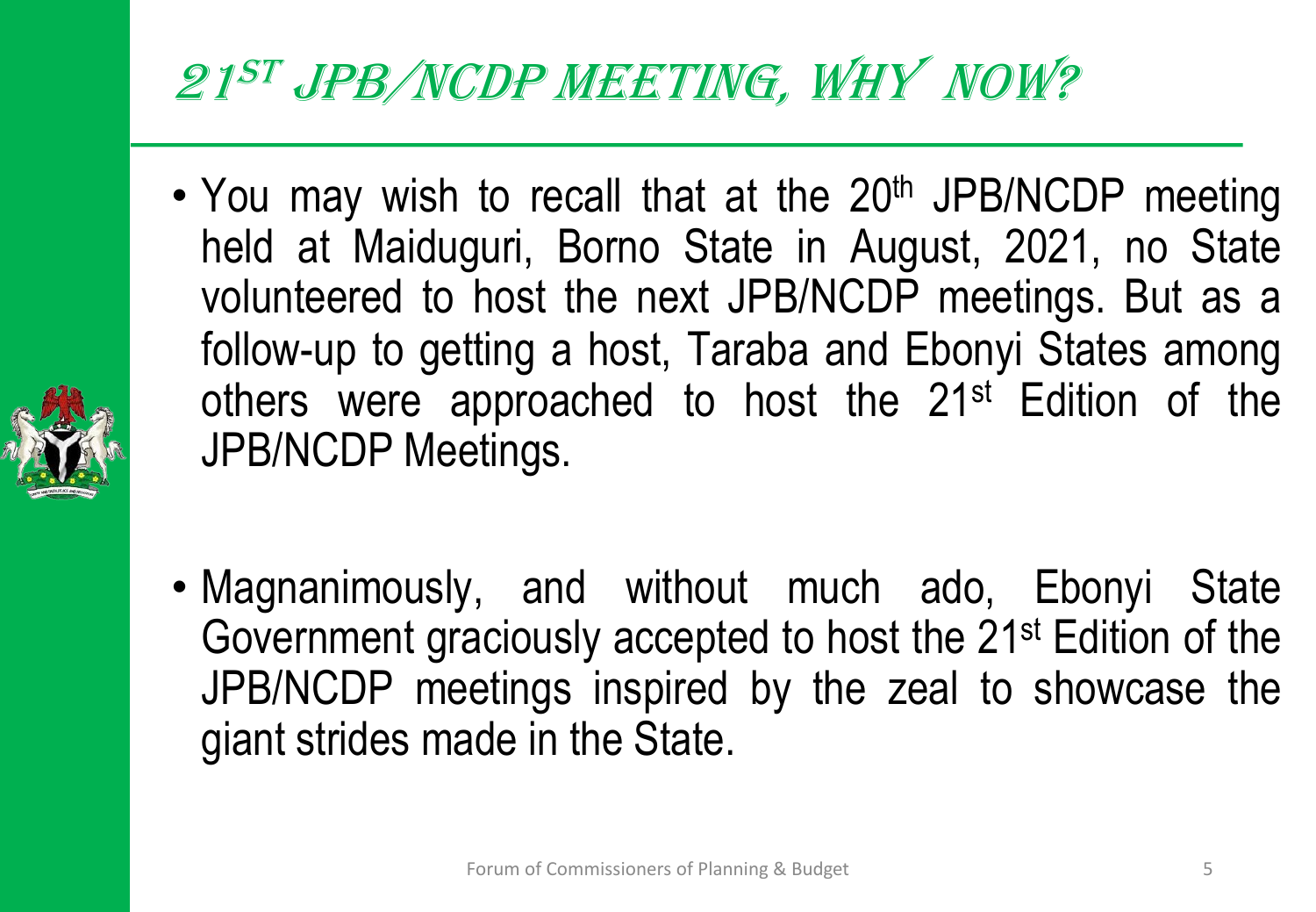#### <sup>21</sup>ST JPB/NCDP MEETING, WHY NOW?

• The 20<sup>th</sup> Edition of the JPB/NCDP meetings primarily addressed issues and concerns emanating from the abridged 19<sup>th</sup> Edition of the JPB/NCDP meeting held in Abuja in March 2021 and to harness inputs into the just launched Medium Term National Development Plan (MTNDP2021-2025) and Nigeria Agenda 2050 (NA2050).



• The Honourable Minister of State, (MBNP) who is totally committed to the cause of improving the Nigerian economy, is in full support of the hosting of the  $21<sup>th</sup>$  Edition of the meetings by the Government of Ebonyi State.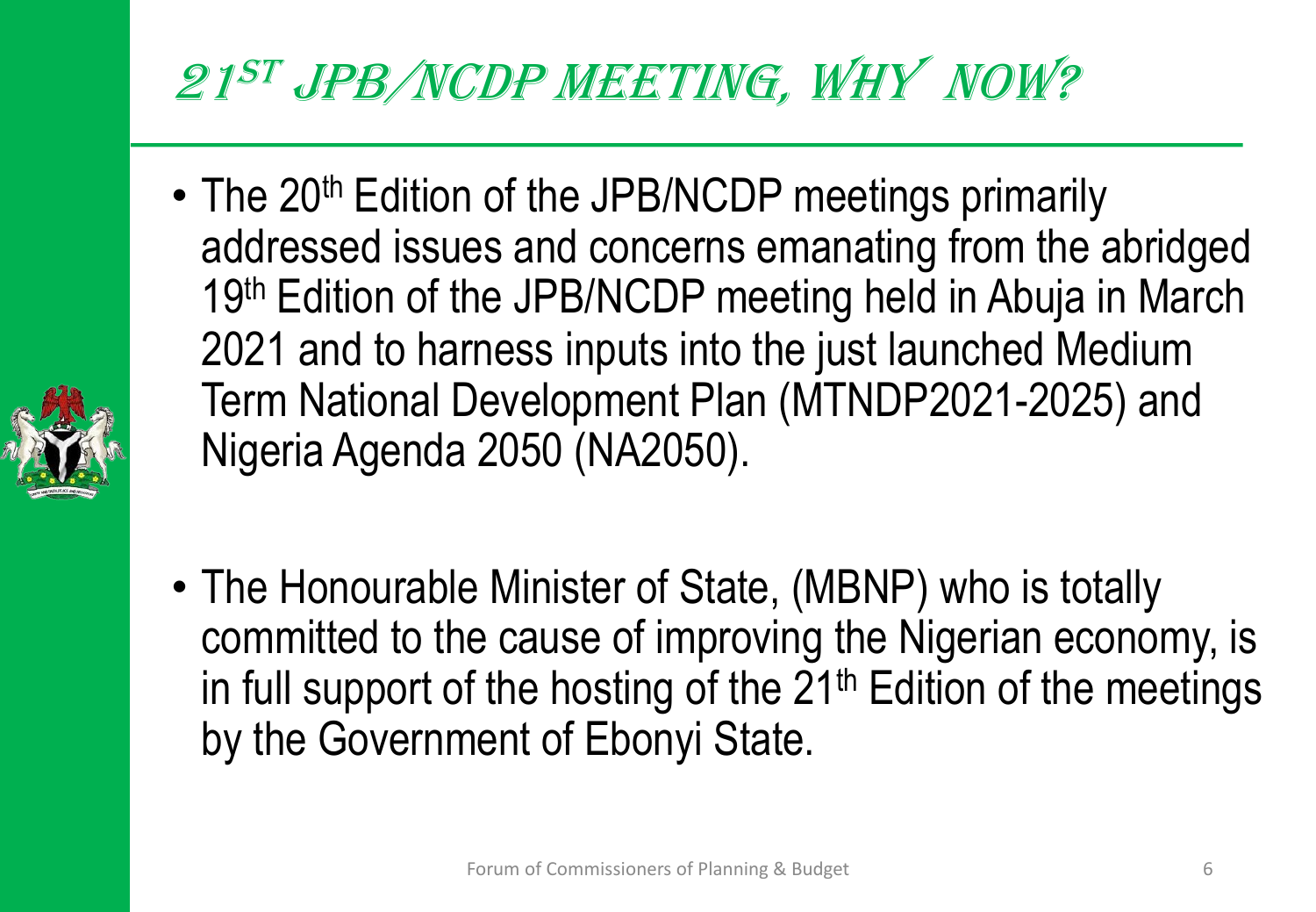## **Theme of the 21ST JPB/NCDP Meeting**

- The theme of the 21st JPB/NCDP meeting is: **"Good Governance and Institutional Capacity: Pathways to Sustainable National Development".**
- The following sub-themes would also be addressed in various perspectives:
- i. Institutional Capacities for Good Governance
- ii. Human Capital Development
- iii. Infrastructure Development and Industrialization
- iv. National Food System Transformation

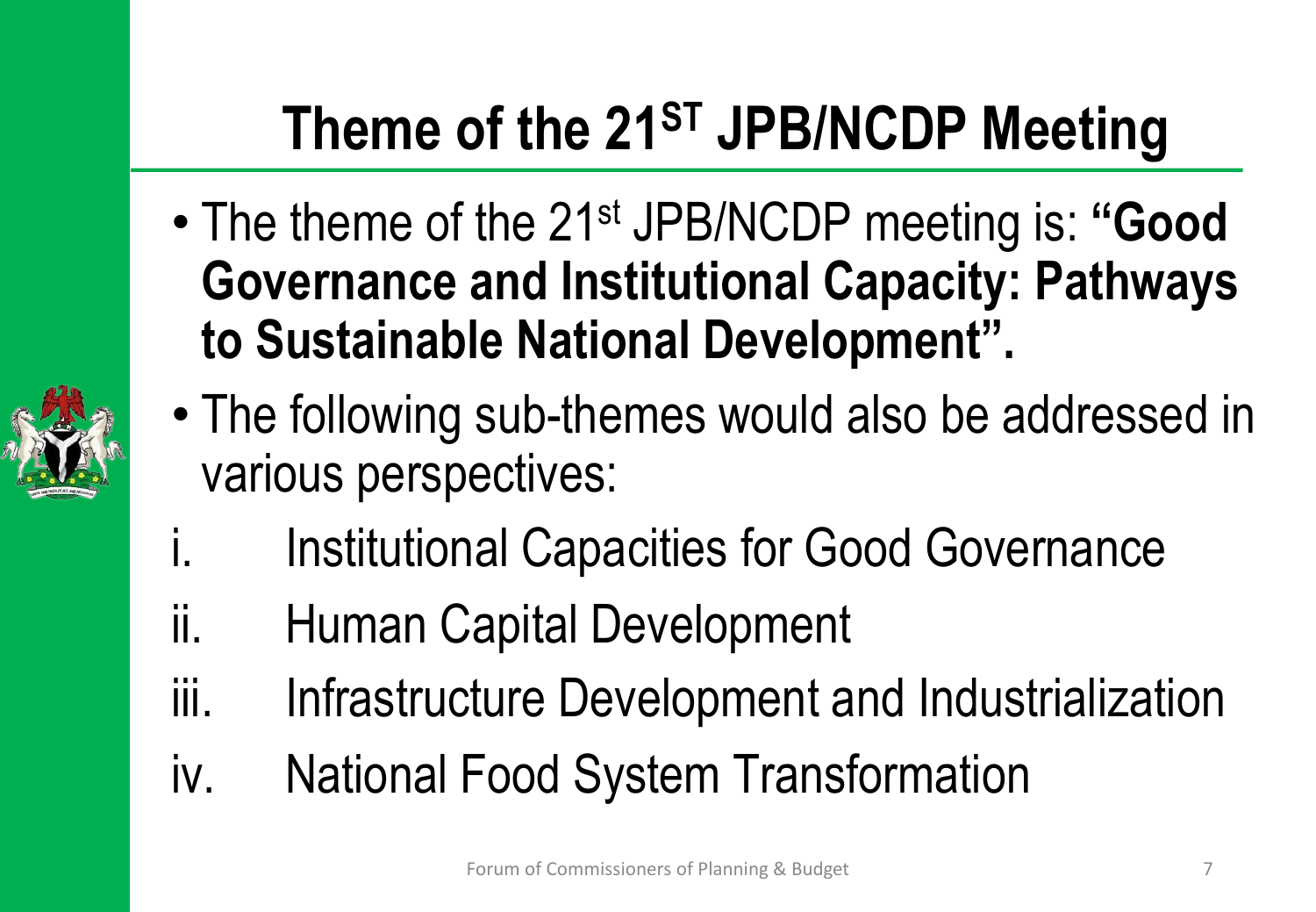## **Theme of the 21ST JPB/NCDP Meeting**

- **Day 1 would feature a Technical Plenary Session with the following sub-themes**:
	- i. Strengthening Institutional Capacities for Good Governance in Nigeria
	- ii. Human Capacity Development: Panacea for Sustainable Economic Growth and Development
- **Day 2 would feature a Technical Plenary Session with the following sub-themes:**
	- $\checkmark$ Infrastructure Development and Industrialization in Nigeria.
	- $\checkmark$  National Food System Transformation: A Strategy to Accelerate the Achievements of SDGs within National Development Plan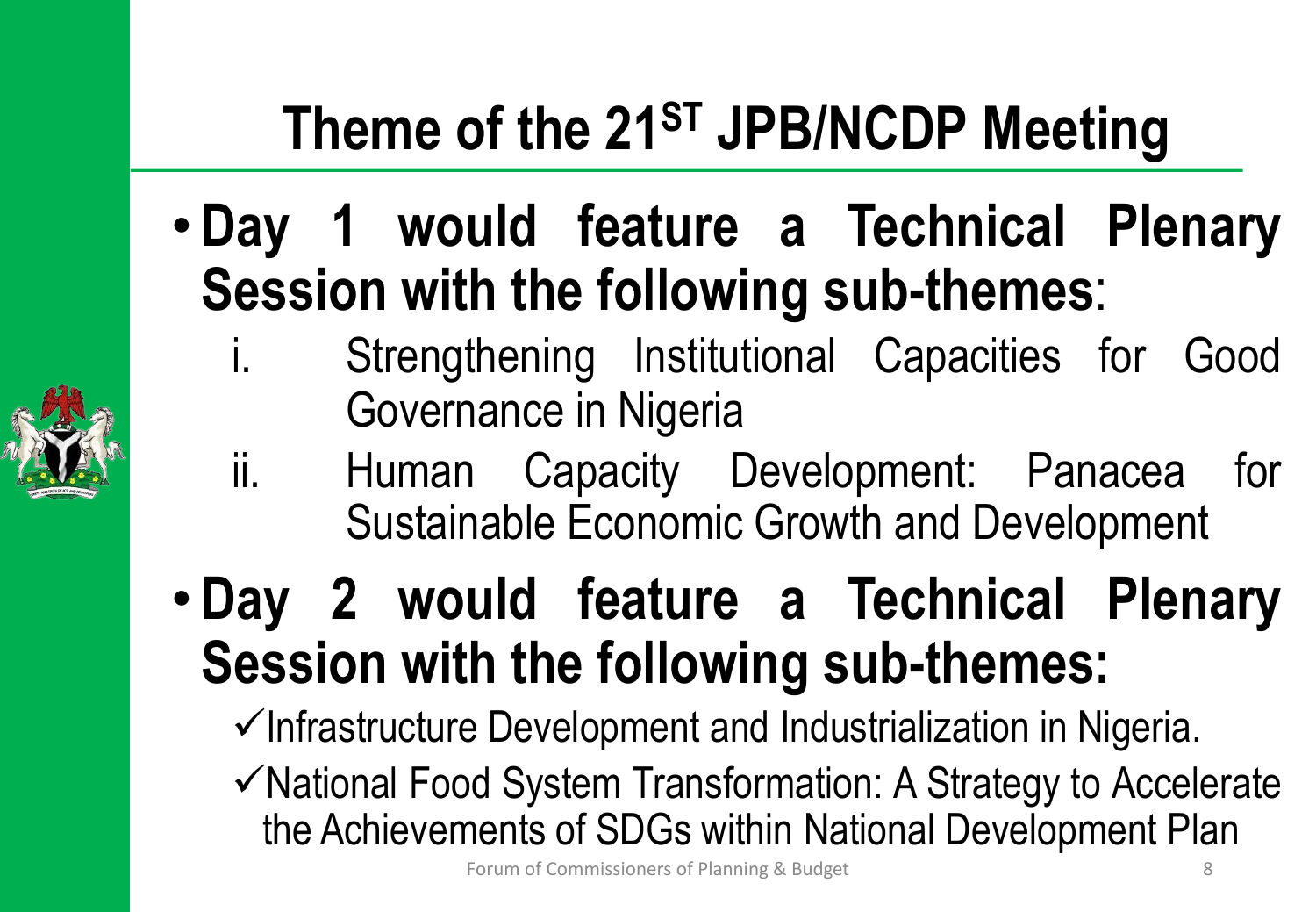### **Theme of the 21ST JPB/NCDP Meeting**

- **Day 3**, being the grand finale shall **be the meeting of the National Council on Development Planning (NCDP)** to be chaired by the Honourable Minister of Finance, Budget and National Planning.
- 
- Will have His Excellency, Prof Yemi Osinbajo, SAN, GCON, Vice President of the Federal Republic of Nigeria as Guest of Honour to deliver the keynote address.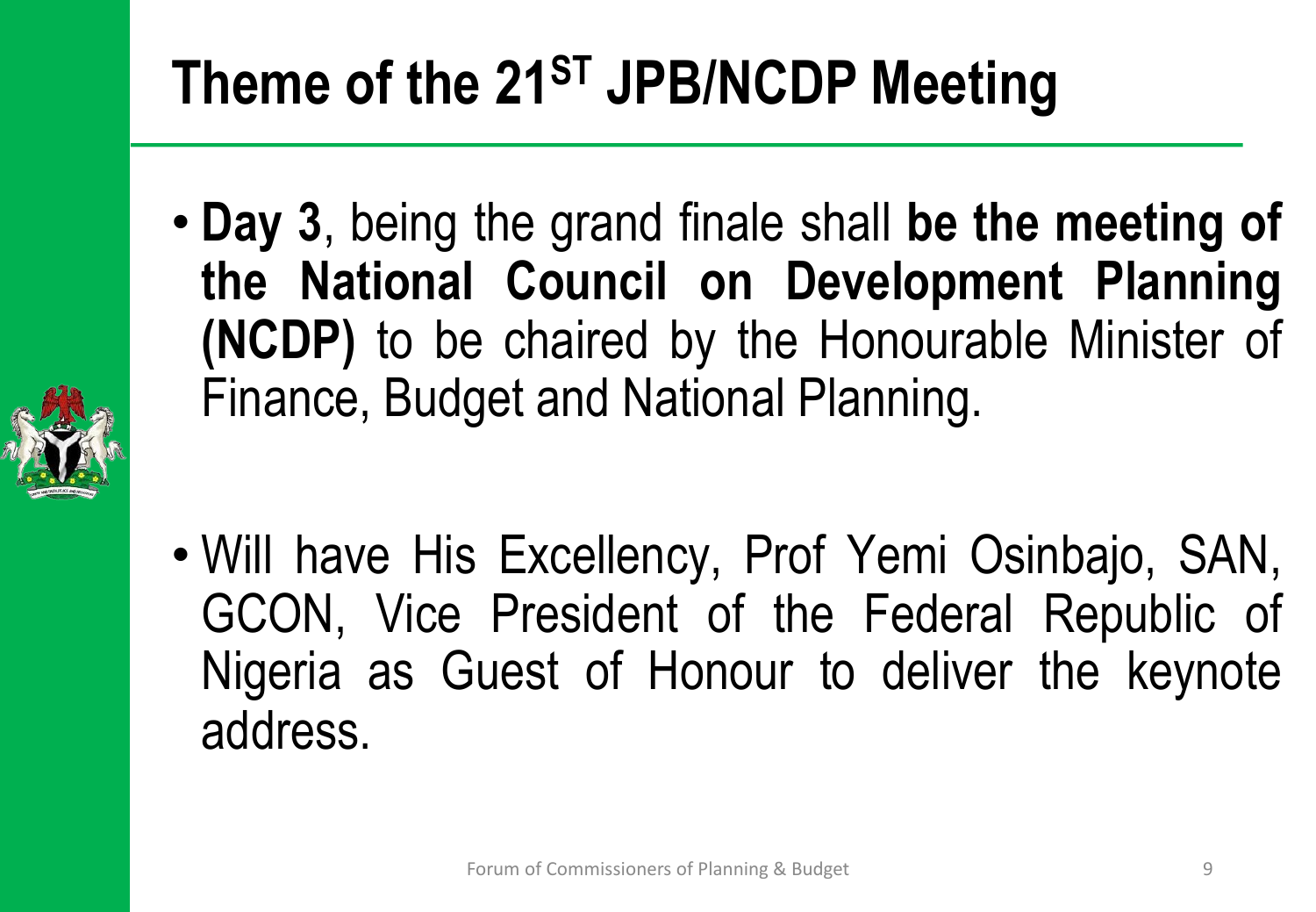# **Expected Deliverables**

• It is expected that by the end of this JPB/NDCP meetings, participants would be better informed on strategies to address economic issues for visible development at the National and Sub-national levels.



• It is also hoped that through robust peer-review and experience sharing among participants, there would be better prospect for all round socio-economic development across the Nation.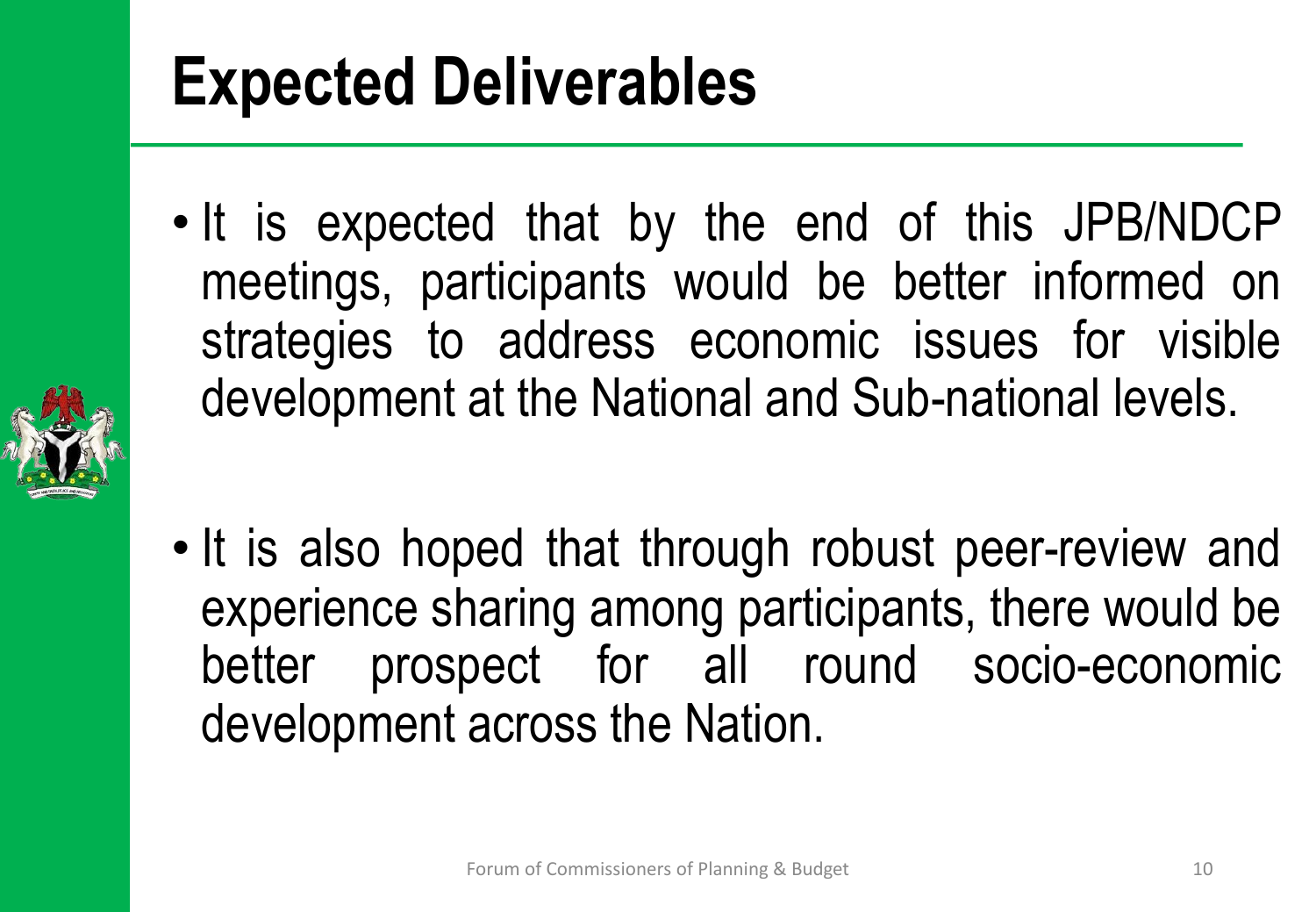# **Expectations from participants**

In order to ensure success of this meeting, participants are expected to:

- Make useful contribution to the Plans
- •Make objective criticisms that could add value to the plans
- Share experiences that could enrich the knowledge of other participants
- Suggest possible options to facilitate sustainable growth and development at all levels.